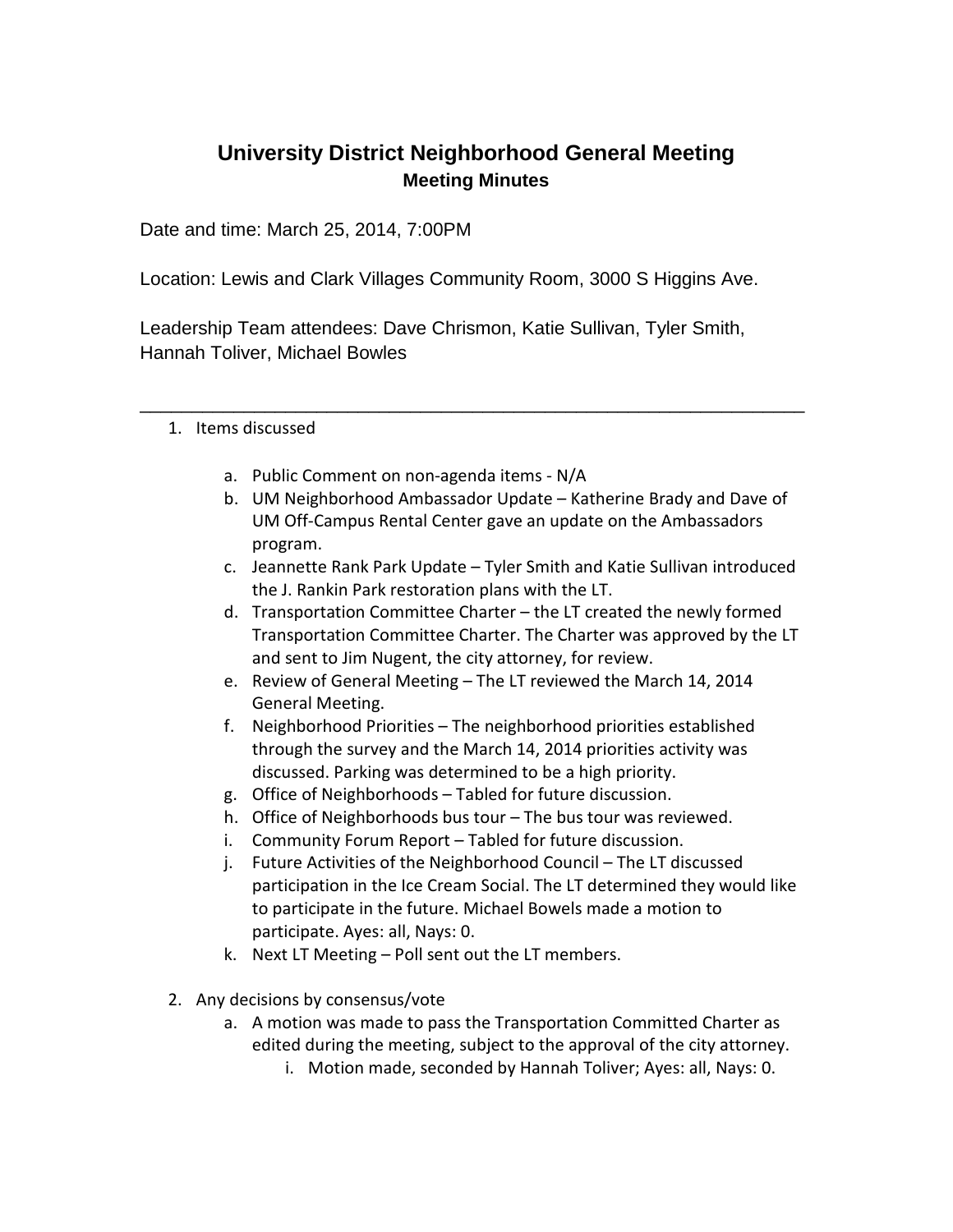- b. A motion was made to elect Philip Perszyk as chair of the Transportation Committee.
- 3. Announcements: N/A
- 4. Duties assigned: N/A

Submitted by: Katie Sullivan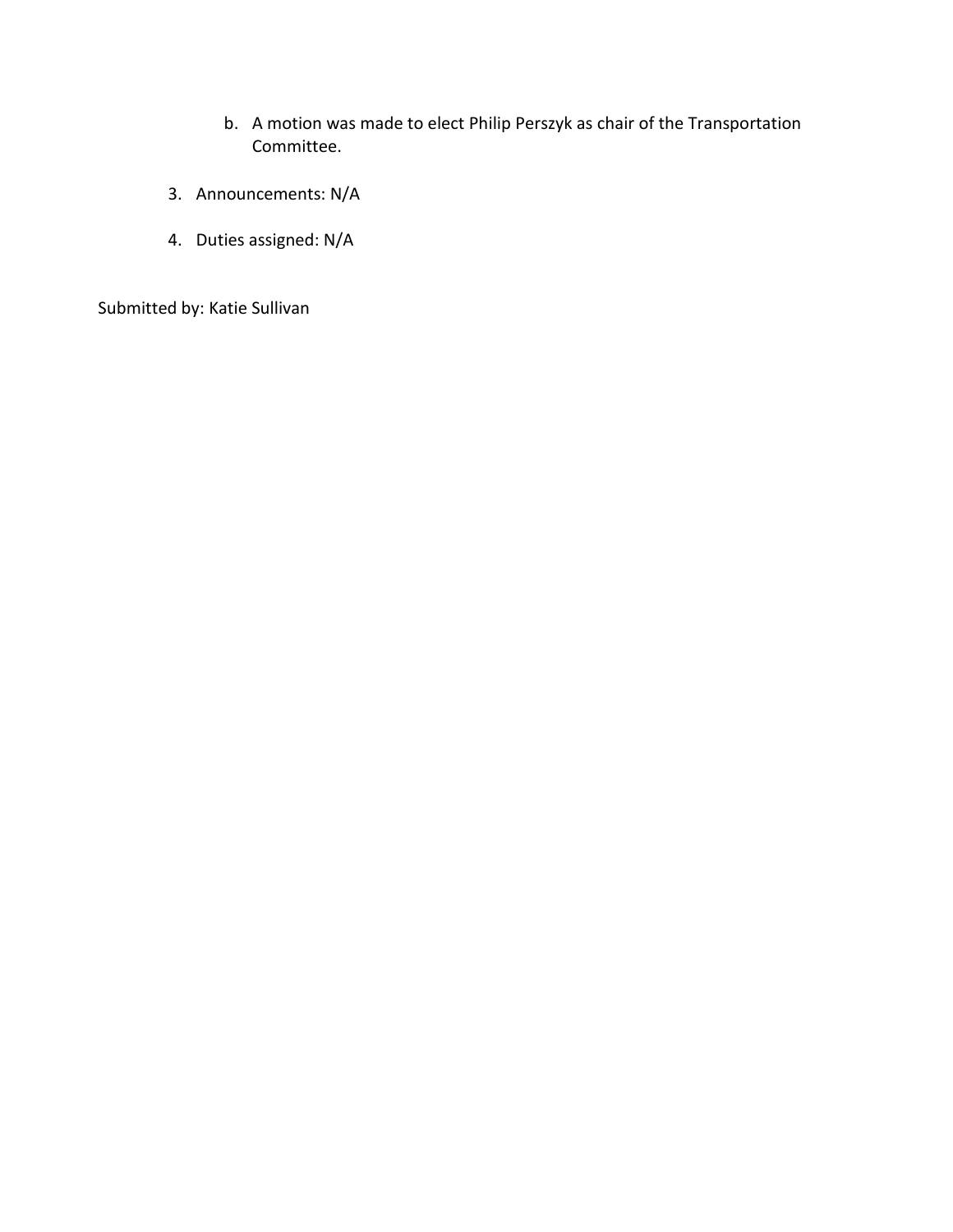## **University District Neighborhood Council (UDNC) Transportation Committee Charter**

#### **Purpose**

The UDNC transportation committee shall evaluate transportation issues and, after approval by the UDNC leadership team, bring these to the general membership to educate the members and/or determine what action the members might want the neighborhood council to take.

#### **Goals**

The UDNC transportation committee shall strive to improve the overall safety and quality of life in the university district neighborhood; promote neighborhood engagement in transportation issues; and build a sense of inclusiveness and trust among all residents of the neighborhood.

### **Objectives**

The UDNC transportation committee objectives shall be set with input from the leadership team and a wide cross-section of the neighborhood residents. The leadership team may assign objectives to the committee if necessary.

### **Authority and Responsibilities of the Committee**

The UDNC transportation committee is established by the UDNC leadership team according to the bylaws of the university district neighborhood council.

This charter shall be reviewed and reassessed by the transportation committee and/or the leadership team at least annually. Changes shall be considered by the leadership team for approval.

### **Membership/Structure/Quorum**

The UDNC transportation committee shall consist of at least 3 but no more than 7 members. They must be residents of the university district neighborhood council.

The committee chair or co-chairs shall be appointed by the UDNC leadership team. They will serve at the discretion of the leadership team. The additional committee members shall be elected by the UDNC general membership. All transportation committee members shall have one year terms.

A quorum for the UDNC transportation committee shall be a majority of its members.

### **Committee Meetings**

The committee chair or co-chairs shall be responsible for holding committee meetings at least 4 times a year. Public notice shall be given at least one week in advance and advertised according

#### **Approved by the University District Neighborhood Council Leadership Team 3-25-14**